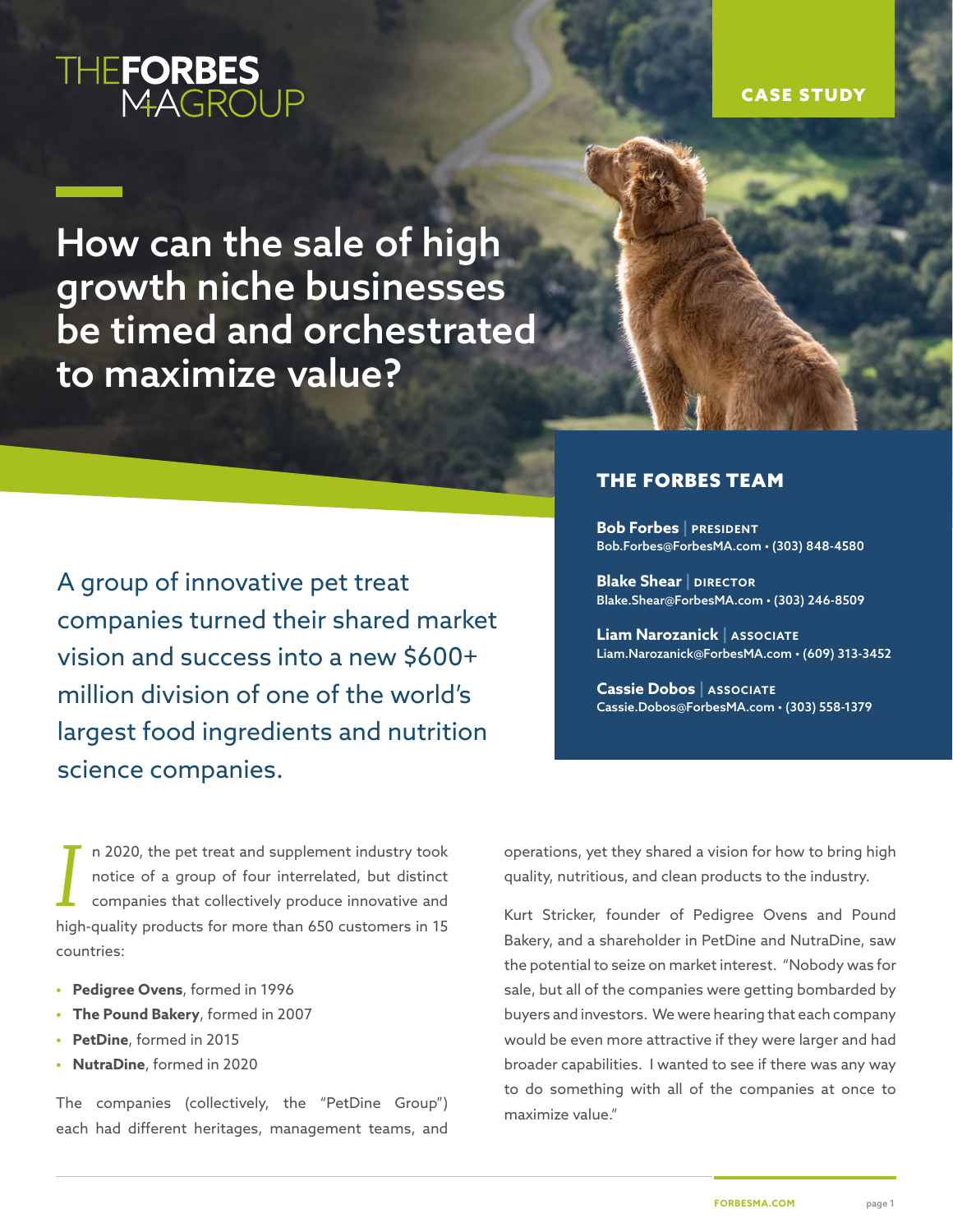Preston Munsch, CEO of PetDine and NutraDine, wasn't sure the timing was right. "There was no question the market wanted a piece of what we had built. Nobody could believe how fast we were growing, and everyone wanted to hitch their wagon to our star. But we were really torn." He wondered, "Do we keep growing on our own, build out our business infrastructure, and then transact when we are bigger and more prepared? Or do we forego that upside to take advantage of current interest, mitigate some risks, and get access to more resources

to manage hypergrowth? The Forbes team understood what was happening in the industry and advised that if we strategically positioned the companies together, we could demand a premium today and still capture a big piece of the upside."

Forbes designed and began executing on a highly customized and targeted process that would both serve pet industry acquirer demand and maximize value to the shareholders.

**A bold strategy, deep knowledge of industry value drivers, and a highly targeted competitive process were key.**



By being aggressive and innovative, Forbes positioned the company with the right message, to the right buyers, with the right structure, at the right time.

Forbes was selected to run the entire sell-side process for all four companies, which included:

- Building consensus among the shareholders on the strategy and plan.
- Vetting and documenting the compelling growth plan for the combined entities.
- Assisting with the prioritization of near- and longterm growth investments.
- Helping the companies solidify and communicate key differentiators and advantages and capitalize on them.
- Attracting buyers that would value the people, whose loyalty contributed to the companies' successes.
- Compelling buyers to recognize Petdine Group as an innovative "new category" in the petfood processing/ co-manufacturing sector deserving of a premium valuation.
- Negotiating deal structures that maximized both cash at closing and long-term shareholder value.

As the combined platform started to take shape, early discussions with potential suitors told the companies they were on the right track. The platform's scale, formulation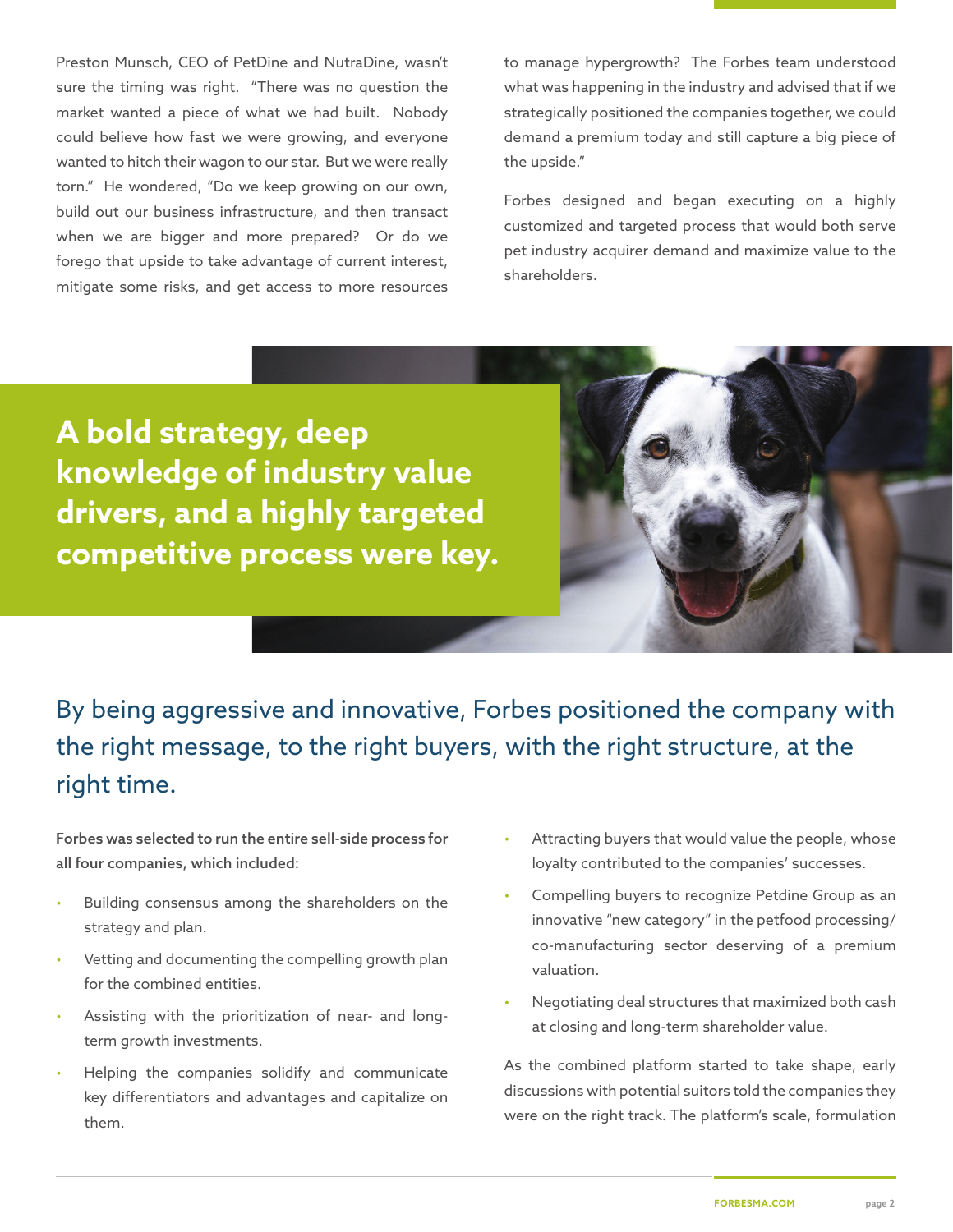ownership, and expertise across R&D and manufacturing processes, combined with a clearly articulated growth story, made it a rare asset that investors were jumping at the chance to pursue.

However, timing was of the essence. The functional and human-grade pet treat space was under massive pressure to meet demand. As the global supply of equipment, ingredients, and labor were struggling to keep pace with explosive product consumer adoption, the PetDine Group needed all hands on deck to manage operations and growth. Finding the right buyer and closing quickly became essential.

To manage that need, the Forbes team designed a compressed process. We engaged with a small, select group of investors and acquirors we knew had the strategic rationale, appetite, and capacity to move quickly.

Nearly every one of the select targets competed aggressively for the opportunity. After multiple rounds of negotiations, a winner emerged. ADM, a global leader in human and animal nutrition, not only brought the highest and best terms, but synergistic businesses, a worldwide supply chain, and limitless professional growth opportunities for PetDine Group team members.

*"The Forbes Group got us a much larger valuation than we ever thought was possible."* 

KURT STRICKER *Founder, Pedigree Ovens & Pound Bakery*



The final transaction was valued at approximately \$600 million, plus the value of all real property assets. Management was able to reinvest \$150 million of the sale proceeds for 25% ownership of a newly formed ADM pet entity, with the ability to sell back their interests to ADM via a unique put/call option structure that allows them to participate in the expected continued hypergrowth.

In the end, our process required only 26 days of confirmatory diligence on all four companies before a purchase agreement was signed. This happened just four months after Forbes brought the opportunity to market.

The sellers were thrilled. "The Forbes group realized us a much larger valuation than we ever thought was possible." said Kurt Sticker. "We really came to see them as members of the management team, helping to guide us through every aspect of this critical transaction."

Preston Munsch added, "Forbes looked at the transaction from every angle, from how ongoing customer contract negotiations could impact value, to helping vet our combined organizational structure. They provided tremendous value."